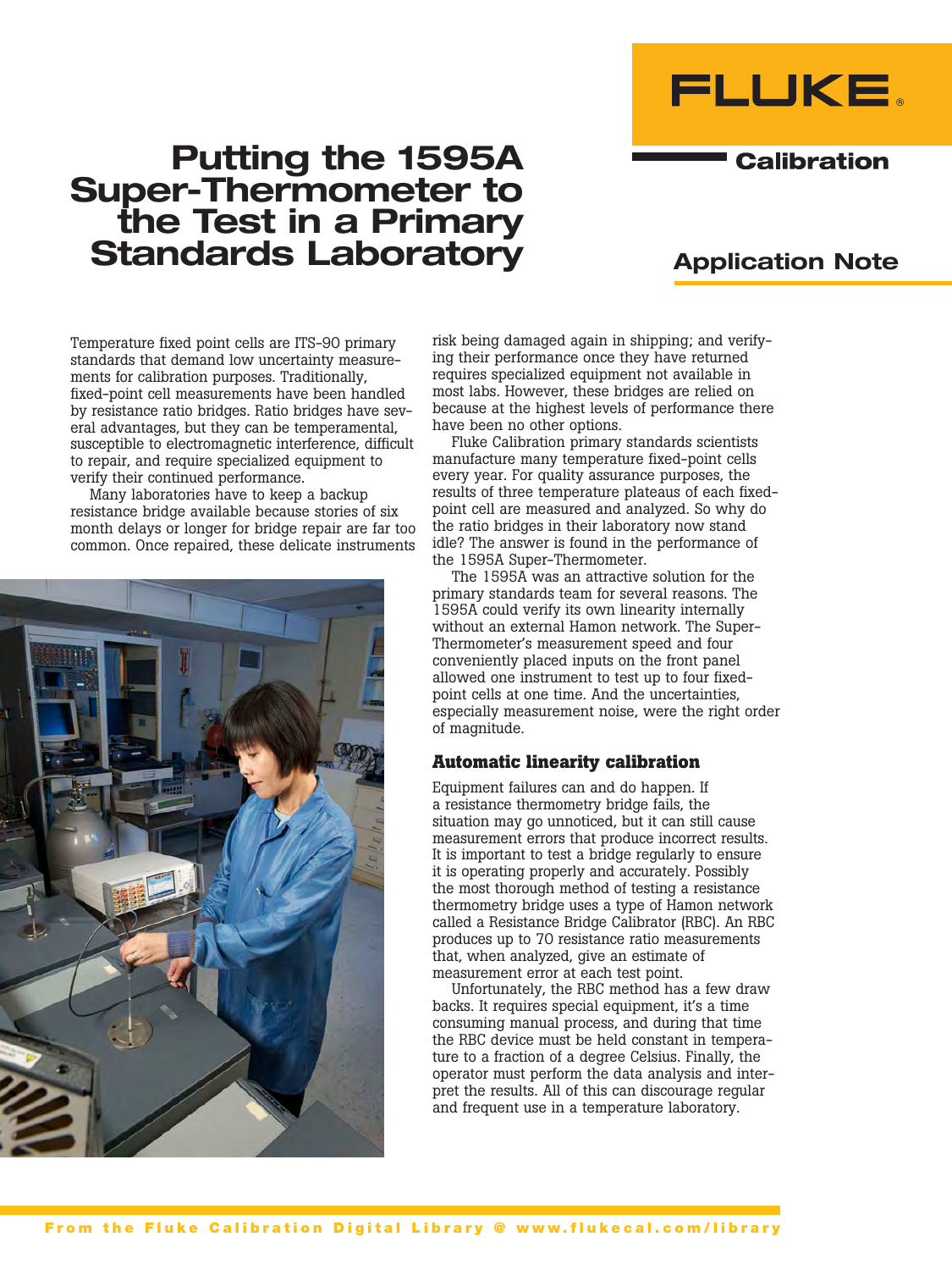

However, in the 1595A Super-Thermometer, an automatic linearity calibration method called Ratio Self-Calibration does the following:

- 1. Incorporates the test equipment into the Super-Thermometer
- 2. Operates automatically without user attention
- 3. Uses temperature controlled test resistors
- 4. Recognizes practically any possible mode of failure
- 5. Completes the calibration relatively quickly

#### **Low measurement noise**

The low noise levels achieved by the 1595A are no accident. Careful design of the electrical circuits reduced random variations between readings to a negligible amount. In fact, the new resistance thermometer readout exhibits measurement noise that is five to ten times less than that of the previous generation. This was achieved through improvements in the design of the amplifier, use of multiple analog-to-digital converters operating in parallel, and on/off control of the power supply. (Several of the innovations have been filed for patents.)

As with many digital multimeters, the 1595A Super-Thermometer uses an analog-to-digital converter to measure the electromotive force (EMF) across the SPRT. Higher-quality amplifiers and ADCs used by the 1595A generate less noise than previous generations. Noise from variation in the current source is canceled because both resistances (SPRT and standard resistor) are sampled at the same time. The impact of noise from all sources is reduced by averaging many ADC samples.

Another related improvement in the measurement circuit involves the three isolated power supplies that are prone to generating electrical noise. To prevent power supply noise from interfering with the measurements, the power supplies inside the 1595A are switched off during ADC conversions. During that time the circuits draw quiet power from charged capacitors. Finally, the terminals are made of gold-plated tellurium copper having a low thermoelectric coefficient, which helps control measurement noise in drafty conditions.

| <b>Component</b>                                                                                                                                                                                            | $-189 °C$             | $0.01$ °C             | 157 °C                | 420 °C                |  |  |  |
|-------------------------------------------------------------------------------------------------------------------------------------------------------------------------------------------------------------|-----------------------|-----------------------|-----------------------|-----------------------|--|--|--|
| Linearity                                                                                                                                                                                                   | $0.12$ ppm            | $0.03$ ppm            | $0.06$ ppm            | $0.08$ ppm            |  |  |  |
| Measurement noise                                                                                                                                                                                           | $0.14$ ppm            | $0.04$ ppm            | $0.05$ ppm            | $0.06$ ppm            |  |  |  |
| Sensing current                                                                                                                                                                                             | $0.002$ ppm           | $0.010$ ppm           | $0.015$ ppm           | $0.025$ ppm           |  |  |  |
| Combined standard<br>uncertainty                                                                                                                                                                            | $0.184$ ppm           | $0.051$ ppm           | $0.080$ ppm           | $0.103$ ppm           |  |  |  |
| Expanded $(k = 2)$ uncertainty                                                                                                                                                                              | $0.369$ ppm           | $0.102$ ppm           | $0.159$ ppm           | $0.206$ ppm           |  |  |  |
| Uncertainty in $W_{\text{TO}}$                                                                                                                                                                              | $7.97 \times 10^{-8}$ | $1.02 \times 10^{-7}$ | $2.56 \times 10^{-7}$ | $5.29 \times 10^{-7}$ |  |  |  |
| Equivalent temperature<br>uncertainty                                                                                                                                                                       | 0.018 mK              | $0.026$ mK            | $0.067$ mK            | 0.151 mK              |  |  |  |
| Uncertainty with internal<br>resistor                                                                                                                                                                       | 0.018 mK              | $0.027$ mK            | 0.070 mK              | $0.154$ mK            |  |  |  |
| Conditions: 25.5 $\Omega$ SPRT; 25 $\Omega$ external reference resistor, uncertainty not included; 1 mA sensing current;<br>2.5 minutes measurement time; fixed-point temperature uncertainty not included. |                       |                       |                       |                       |  |  |  |

Uncertainties of the new resistance thermometer readout measuring resistance ratio of an SPRT at several fixed-point temperatures.



Higher quality ADCs, parallel amplifiers and three isolated power supplies minimize the Super-Thermometer's uncertainty due to measurement noise to 0.02 mK.

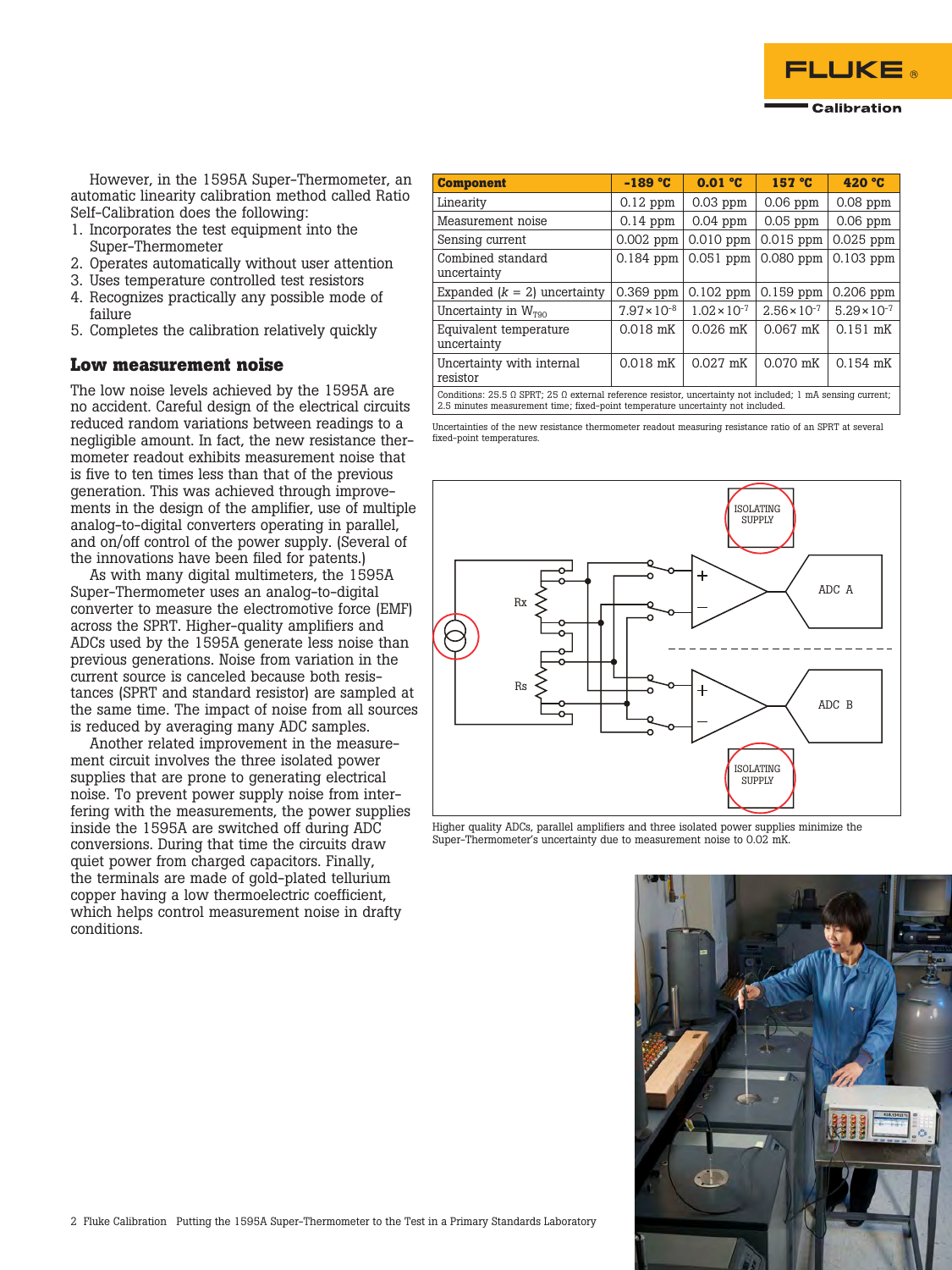

### **Putting it to the test**

To see if the 1595A was good enough for fixedpoint cell testing, the Fluke Calibration primary standards team put it to the test. The parameter of most concern during testing was measurement noise. Noise performance is dependent upon many

conditions. Some of the most important things to consider are the type of thermometer, setup, and environmental conditions such as electromagnetic interference. The following fixed-point cell freezing plateaus measured by the 1595A illustrate its low noise characteristics.



5904 Indium Fixed-Point cell freezing plateau tested by 1595A Super-Thermometer.



5905 Tin Fixed-Point Cell freezing plateau tested by 1595A Super-Thermometer.